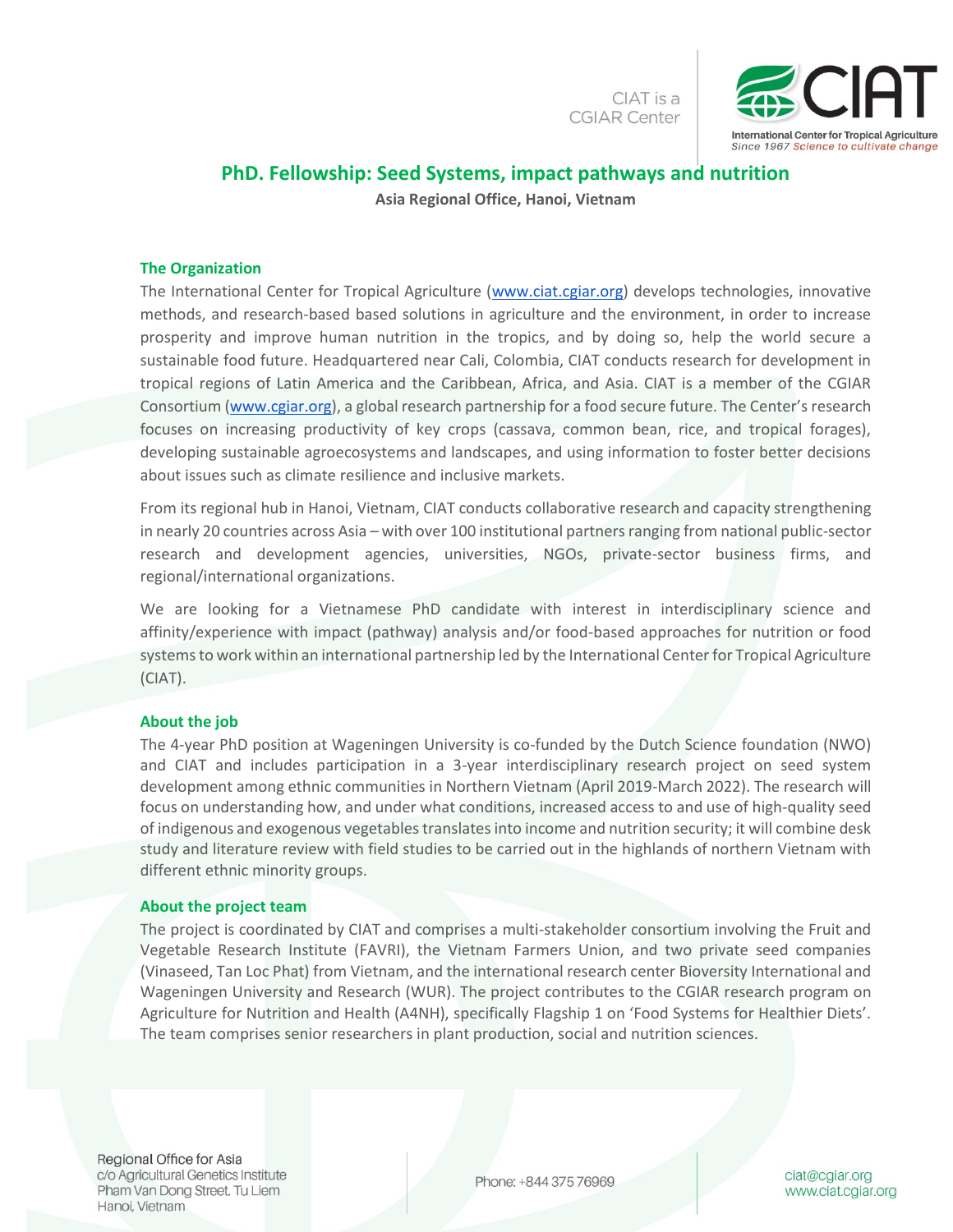## **Main duties**

The project in Vietnam includes three objectives:

(1) conduct multi-level seed system characterization to understand current practices;

(2) identify key leverage points for upgrading systems for contrasting vegetable species, ethnic groups and market systems;

(3) construct a solid evidence base for the specific pathways enabling (or not) seed access for nutrition and food security.

The PhD candidate will develop both quantitative and qualitative methods and apply these to answer specific research questions related to seed system characterization and pathways leading to nutrition security. The candidate will work together with another fellow PhD researcher who focuses on seed system characterization and key leverage points for upgrading systems. The candidate is expected to complete a PhD dissertation within four years, of which 18 months are spent at Wageningen University in the Netherlands and 28 months at CIAT in Vietnam.

## **Requirements for this position**

- Vietnamese nationality and at least 2 years of working experience, preferably in research for development, nutrition, rural development or food security sectors.
- MSc degree in social or economic sciences or related discipline (e.g., nutrition) and proven research experience in the field of agriculture and/or food and nutrition security
- Preferably experience with interdisciplinary research and/or impact assessment related to agriculture for nutrition
- Strong quantitative and/or qualitative research skills and proven scientific writing skills
- Excellent communication skills with interest to work in an international and interdisciplinary team, and motivation to stay abroad for longer periods of time.
- Fluency in written and spoken English (TOEFL internet-based 90 with a minimum of 20 for speaking, or IELTS (academic version) 6.5, with a minimum of 6.0 for speaking) (See also [https://www.wur.nl/en/Education-Programmes/PhD-Programme/English-language](https://www.wur.nl/en/Education-Programmes/PhD-Programme/English-language-requirements.htm)[requirements.htm\)](https://www.wur.nl/en/Education-Programmes/PhD-Programme/English-language-requirements.htm)

## **Terms of Appointment**

We offer a sandwich PhD grant with an average working time of 40 hours per week for a 48 months period. Sandwich PhD candidates are international PhD candidates who only spend part of their time at Wageningen University in the Netherlands. As a sandwich PhD candidate, you will be appointed as a visiting researcher at CIAT, Hanoi. You will have a grant and you will generally spend the initial 6 months (proposal writing/course work) and last 12 months (thesis writing) of the four-year PhD program in Wageningen. In the intermediate period you will conduct your research in your country of origin, although a short stay in The Netherlands may be planned when relevant to your work and when funding permits. This PhD is directly supervised by WUR's Department of Plant Sciences (Centre for Crop Systems Analysis), possibly in collaboration with a second Department based on the background and interest of the PhD candidate (e.g., Department of Development Economics or Department of Nutrition), and by CIAT.